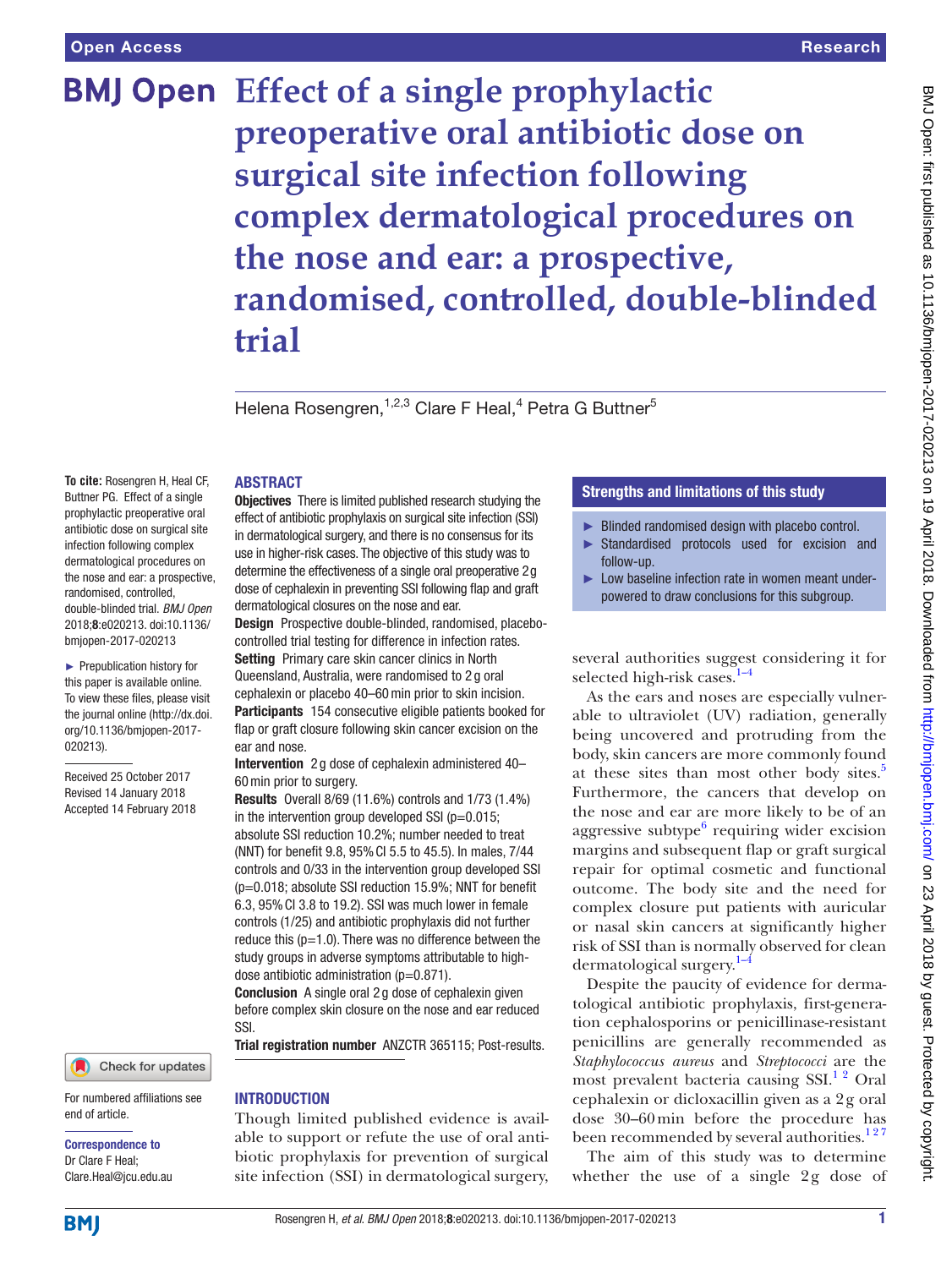### **Inclusion Criteria for study**

- Over 18 years in age
- Flap or graft dermatologic surgery to ear or nose

#### **Exclusion Criteria for study**

- Allergy to the protocol suture or dressing materials
- Allergy to cephalosporins or penicillin
- Use of any antibiotic (other than the intervention) within 48 hours of the surgery
- Suspected dermatologic surgical site infection at the time of surgical closure
- Intellectual or mental impairment
- <span id="page-1-0"></span>Subsequent exclusion if wider excision required
- Previous participation in this study



cephalexin given 40–60min prior to surgery would significantly reduce infection rates following complex auricular and nasal dermatological surgery.

#### **METHOD**

Consecutive eligible patients booked for flap or graft closure following skin cancer excision on the ear and nose were recruited by six doctors (including the principal researcher HR) working at a primary care skin cancer clinic in Townsville, North Queensland, Australia, between December 2013 and March 2016. Study participation was allowed once only for each individual patient. All participants $^{2}$  $^{2}$  $^{2}$  gave signed informed consent.

Specific exclusion criteria ([figure](#page-1-0) 1) were aged under 18, intellectual or mental impairment affecting ability to give informed consent, allergy to the protocol suture or dressing materials, allergy to cephalosporins or penicillin, use of any antibiotic (other than the intervention) within 48hours of the surgery and suspected SSI at the time of surgical closure. If pathology confirmed residual tumour and the need for a wider excision the participant was subsequently excluded from the study.

All participants presented 30min prior to their surgery for administration of capsules containing either 2g cephalexin or a placebo. The initial skin incision was made 40–60min after ingestion of capsules. Cephalexin was used because it has an antistaphylococcal activity and therefore covers organisms most likely to cause wound infection, but can be used in most patients with penicillin allergy and is cheaper than flucloxacillin.<sup>[2](#page-7-3)</sup> Pharmacokinetic data show average peak dose serum levels of approximately 19  $\mu$ g/mL at 1 hour following a 500 mg dose.<sup>[8](#page-7-4)</sup> A  $2g$  dose has been used effectively in previous studies.<sup>[8](#page-7-4)</sup> Baseline demographic data, relevant medical and drug

history, histology, defect size, time from intervention to surgery and closure technique were documented at the time of surgery.

### Modified Mohs micrographic surgery

We used an adaptation of classical Mohs micrographic surgery (MMS) for patients with biopsy-proven aggressive tumours that had indistinct margins or were 10mm or larger. The wound was left open under a dressing for 2 days awaiting complete histological deep and peripheral margin analysis using traditional H&E staining of wax-embedded samples in a pathology laboratory. Further excision and detailed histological analysis was undertaken if required with the wound only being closed once histology confirmed complete excision. It is known that SSI following secondary intention healing is very low, $910$ hence antibiotic or placebo was only given prior to the actual flap or graft wound closure.

#### Intraoperative and postoperative protocol

Nylon sutures (Dynek, Hendon, South Australia) were used superficially for all defect closures. Where deep dermal absorbable sutures were deemed necessary, Monosyn (B Braun Australia) was used. Melolin (Smith and Nephew Medical, Hull, UK) and Fixomull (BSN Medical Luxembourg) were applied to wounds immediately after surgery. Participants were asked not to use topical creams, ointments or antiseptics on their wounds postoperatively and were given standardised written and verbal instructions on postoperative wound care. Early wound review was encouraged in the event of any participant concern. Sutures were removed 5–7 days postoperatively. Any wound that had not fully healed was redressed until the defect had fully epithelialised.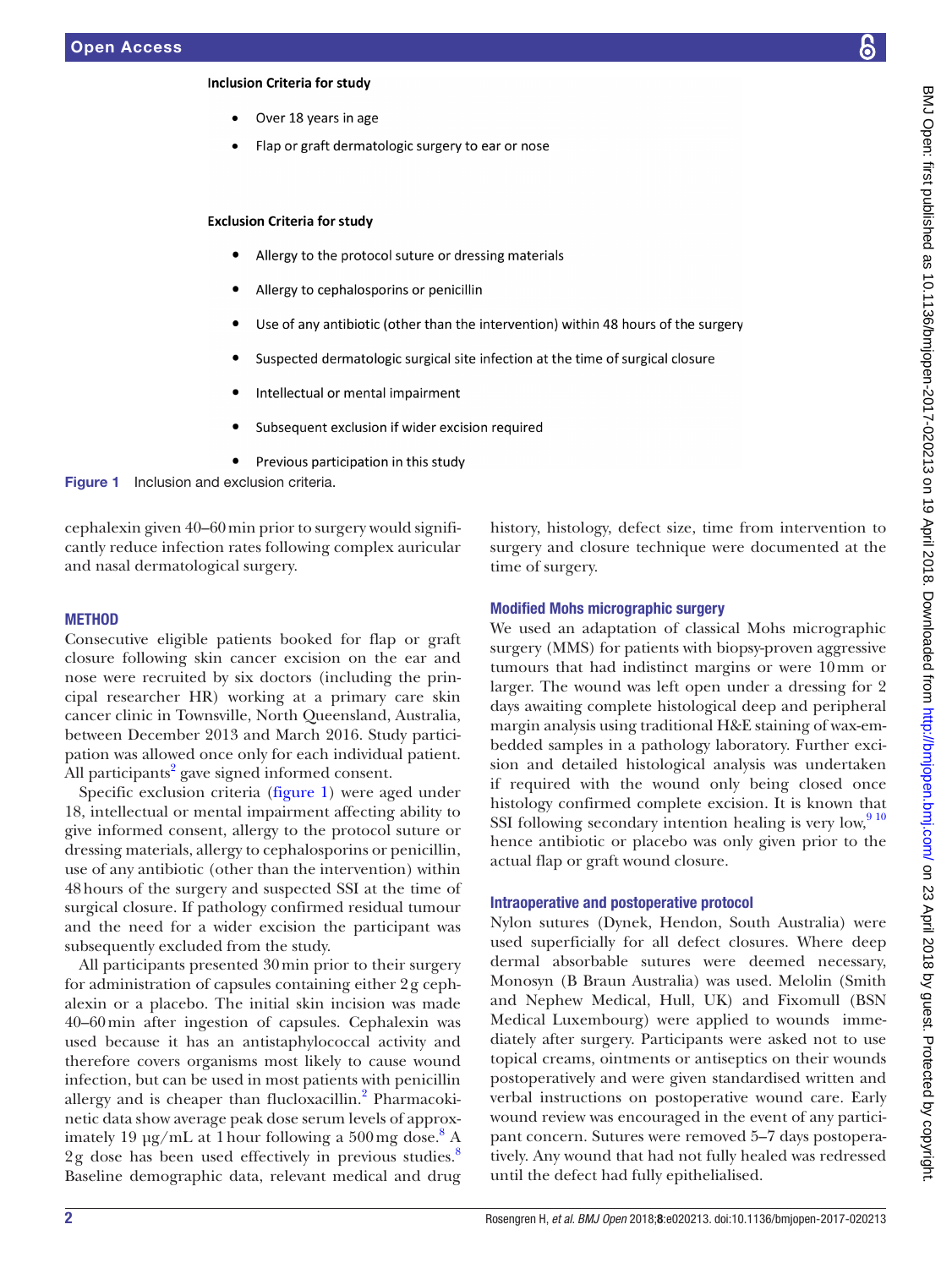- At least ONE of the following:
	- Purulent wound discharge
	- Ervthema >1cm from wound edges
	- Localized swelling pain or heat
	- Patient reporting increasing tenderness
- <span id="page-2-0"></span>Occurring within 30 days of surgery

Figure 2 Criteria for surgical site infection.

## Clinical outcome

Though there is no validated gold-standard definition for SSI, the 1988 Centers of Disease Control and Prevention of National Nosocomial Infections Surveillance System definition $11$  has been widely adopted in Australia, USA and Europe. We used an adapted version of this definition ([figure](#page-2-0) 2). The superficial surgical site skin infection had to occur within 30 days of surgery and at least one of the following wound characteristics had to be present:

- a. purulent discharge
- b. localised swelling, pain or heat
- c. erythema >1cm from wound edges
- d. patient report of increasing tenderness.

Using this classification, if SSI was suspected by the treating doctor a swab was taken for microbiology culture and sensitivity and a 5-day course of cephalexin (500mg four times per day) prescribed pending swab results.

The study nurse phoned participants 1 month postoperatively to cross-check if Dermatological Surgical Site Infection (DSSI) or any other complication had occurred helping to ensure that this had not been inadvertently missed.

## Randomisation and blinding

The randomisation sequence, generated off-site electronically by author and statistician PGB, was sent to a compounding pharmacy in Townsville. Here batches of generic gel capsules were filled with either cephalexin (intervention) or microcrystalline cellulose and calcium carbonate (placebo) and sent to the recruiting practice in small screw top containers numbered according to the randomisation sequence. Each numbered container held four identical-looking gel capsules filled with either 500mg cephalexin or placebo. Staff and participants at the recruiting clinic remained blinded to group allocation until the study had been completed.

## Sample size

The infection rate for complex auricular and nasal dermatological surgery in a small observational survey at out clinic prior to commencing this study was around 20%. Our hypothesis was that antibiotic prophylaxis would reduce SSI fivefold from 20% to 4%. To show this with statistical confidence (power in excess of 80%; significance level 0.05), 59 patients were required in each study group. Allowing for a 20% drop-out it was planned to recruit 142 participants (71 intervention and 71 placebo).

## Statistical analysis and presentation

Numerical data were described using mean and SD when symmetrically distributed and median and IQR when skewed. Categorical data were presented using absolute and relative frequencies.

Eligible non-participants were compared with participants using unpaired t-test,  $\chi^2$  and Fisher's exact test. Intervention and control group differences at baseline as well as treatment modality differences were assessed using unpaired t-test, Mann-Whitney U test,  $\chi^2$  and Fisher's exact test.

The main analysis comparing intervention and control groups with regards to SSI was modified by intention-totreat (ITT) analysis based on available cases at follow-up and adhered to Consolidated Standards of Reporting Trials (CONSORT) guidelines.<sup>12</sup> Furthermore, ITT analysis was conducted assuming that: (1) none of the lost to follow-up cases had developed SSI and (2) all lost to follow-up cases had developed SSI.

Incidence of wound infection was compared between intervention and control groups using Fisher's exact test. The differences in infection rates and number needed to treat for benefit (NNTB) were calculated with 95% CIs.<sup>[13](#page-7-8)</sup>

 $\chi^2$  test and Fisher's exact test were used to compare postoperative complications, adverse effects and treatment of established postoperative infections between intervention and control groups.

Analysis was conducted using SPSS V.21 (IBM SPSS). A significance level of 0.05 was assumed. All statistical tests were conducted two sided.

## **RESULTS**

Of 199 consecutive patients requiring flap or graft closures on the nose or ear, 20 were ineligible due to penicillin or cephalosporin allergy (11), intellectual impairment (4) or taking antibiotics for other reasons within 48hours of their skin surgery (5). See [figure](#page-3-0) 3 for CONSORT flow diagram.

Twenty-five eligible patients opted not to participate most commonly as they were unwilling to take unnecessary medication (14). Other reasons for non-participation (11) included fear of diarrhoea or allergy, difficulty swallowing tablets and not having time to come in 30min ahead of the scheduled appointment.

Inadvertently, 12 more participants were recruited than planned resulting in a total of 154 participants. The participants were slightly older (mean age 66.3 years) and more likely to be female  $(71, 46.1\%)$  than the 25 eligible non-participants (mean age 63.2 years; 8 female). Otherwise no difference was found between participants and non-participants [\(table](#page-3-1) 1).

Four participants violated protocol because of the need for a wider excision (1) or the doctor or patient changing their mind about having flap or graft surgery after the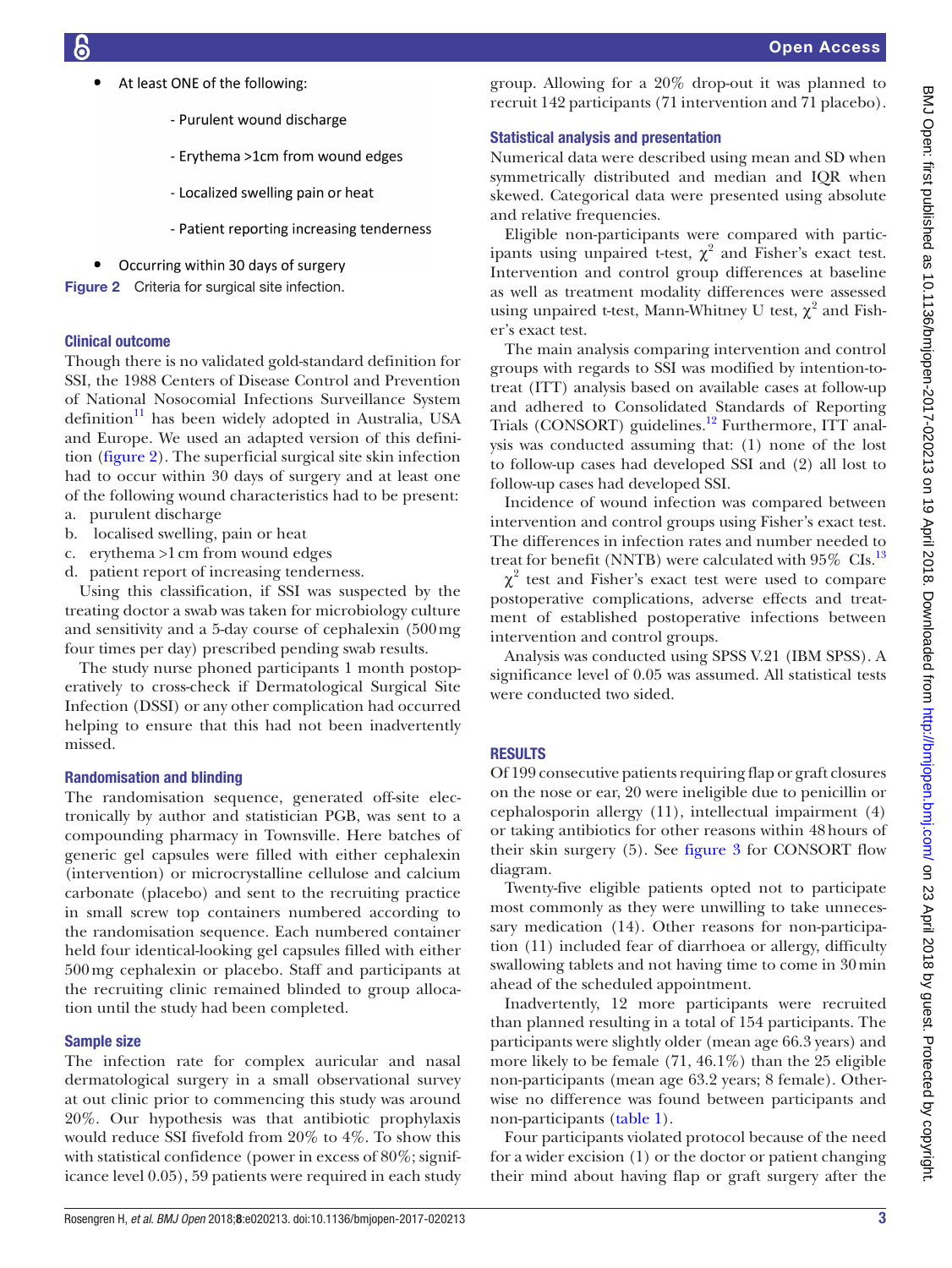

Figure 3 Consolidated Standards of Reporting Trials flow chart references.

antibiotic or placebo had been given (3). Due to death from unrelated causes during the postoperative study period (1) or failure to respond to repeated telephone follow-up (7) eight participants were lost to follow-up.

<span id="page-3-1"></span>

| <b>Table 1</b><br>Comparison of participants with non-participants<br>who fulfilled inclusion criteria |                                  |                                                                  |  |  |  |  |
|--------------------------------------------------------------------------------------------------------|----------------------------------|------------------------------------------------------------------|--|--|--|--|
| Characteristic                                                                                         | <b>Participants</b><br>$(n=154)$ | <b>Eligible patients</b><br>who did not<br>participate<br>(n=25) |  |  |  |  |
| Mean age (SD) (years)                                                                                  | 66.3 (11.1)                      | 63.2 (12.2)                                                      |  |  |  |  |
| Female                                                                                                 | n=71 (46.1%)                     | n=8 (32.0%)                                                      |  |  |  |  |
| Histology of lesion                                                                                    |                                  |                                                                  |  |  |  |  |
| <b>BCC</b>                                                                                             | n=117 (76.0%)                    | n=20 (80.0%)                                                     |  |  |  |  |
| <b>SCC</b>                                                                                             | n=16 (10.4%)                     | n=3 (12.0%)                                                      |  |  |  |  |
| <b>IEC</b>                                                                                             | n=20 (13.0%)                     | n=2 (8.0%)                                                       |  |  |  |  |
| <b>Dysplastic naevus</b>                                                                               | $n=1$ (0.6%)                     | $n=0$                                                            |  |  |  |  |
| Body site of lesion                                                                                    |                                  |                                                                  |  |  |  |  |
| <b>Nose</b>                                                                                            | n=108 (70.1%)                    | n=15 (60.0%)                                                     |  |  |  |  |
| Far                                                                                                    | n=46 (29.9%)                     | n=10 (40.0%)                                                     |  |  |  |  |
| Smoker                                                                                                 | n=13 (8.4%)                      | $n=1$ (4.0%)                                                     |  |  |  |  |
| Diabetes mellitus                                                                                      | n=18 (11.6%)                     | $n=2(8.0\%)$                                                     |  |  |  |  |
| User of anticoagulant<br>medication                                                                    | n=38 (24.7%)                     | n=7 (28.0%)                                                      |  |  |  |  |
| User of<br>immunosuppressive<br>medication                                                             | n=2 (1.3%)                       | $n=0$                                                            |  |  |  |  |

<span id="page-3-0"></span>These 12 participants who did not complete the study as intended ([table](#page-4-0) 2) were more likely to be smokers (3) or study controls (8) than participants who did complete the study.

[Table](#page-4-1) 3 shows that the randomisation was mostly successful creating comparable groups at baseline. However, there were more male patients in the control group (63.8% vs 45.2%).

## Surgical site infection

The main analysis based on available cases at follow-up [\(table](#page-5-0) 4) showed that one (1.4%; n=73) SSI occurred in the intervention group compared with eight (11.6%; n=69) in the control group (p=0.015).

The difference in incidence of infection was 10.2% (95% CI 2.2% to 18.2%). The NNTB was 9.8 (95% CI 5.5 to 45.5). These results were confirmed by the ITT analyses [\(table](#page-5-1) 5) assuming both that (1) none of the 12 cases lost to follow-up had developed SSI (p=0.034) and (2) all 12 cases had developed SSI (p=0.017).

## SSI-stratified analysis by sex

Giving cephalexin prior to surgery significantly reduced SSI in men [\(table](#page-5-0) 4) with 7 of the 44 controls and none of the 33 intervention participants developing infection  $(p=0.018)$ . Antibiotic prophylaxis resulted in an absolute SSI reduction of 15.9% (95% CI 5.2% to 26.6%) and a relative SSI reduction of 100% in men. In order to prevent one infection in male participants, 6.3 men need to be treated (95%CI 3.8 to 19.2).

Antibiotic prophylaxis made no difference to the low rate of SSI in women with one control (n=25) and one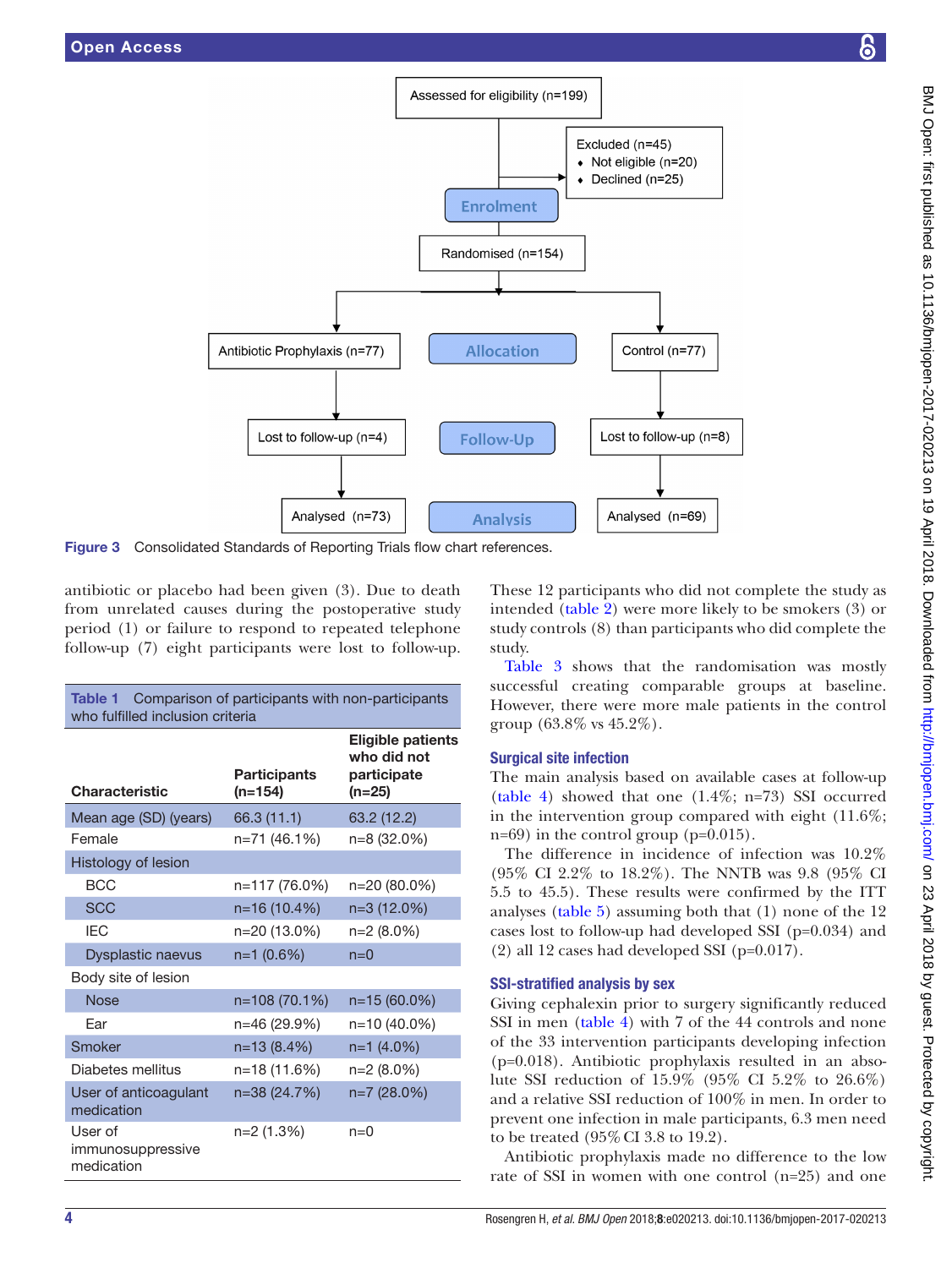<span id="page-4-0"></span>Table 2 Comparison analyses of participants who completed the study to those who did not complete the study

| <b>Characteristic</b>                      | <b>Participants</b><br>completing | <b>Participants not</b><br>completing |
|--------------------------------------------|-----------------------------------|---------------------------------------|
|                                            | study (n=142)                     | study (n=12)                          |
| Control group                              | n=69 (48.6%)                      | $n=8(66.6%)$                          |
| Mean age (SD) (years)                      | 66.2 (11.1)                       | 67.5 (11.2)                           |
| Male                                       | n=77 (54.2%)                      | n=6 (50.0%)                           |
| Histology of lesion                        |                                   |                                       |
| <b>BCC</b>                                 | n=107 (75.4%)                     | n=10 (83.3%)                          |
| <b>SCC</b>                                 | n=15 (10.6%)                      | $n=1$ (8.3%)                          |
| <b>IEC</b>                                 | n=19 (13.4%)                      | $n=1$ (8.3%)                          |
| Dysplastic naevus                          | n=1 (0.7%)                        | $n=0$                                 |
| Body site of lesion                        |                                   |                                       |
| <b>Nose</b>                                | n=100 (70.4%)                     | n=8 (66.7%)                           |
| Ear                                        | n=42 (29.6%)                      | n=4 (33.3%)                           |
| Smoker                                     | n=10 (7.0%)                       | n=3 (25.0%)                           |
| <b>Diabetes mellitus</b>                   | n=16 (11.3%)                      | n=2 (16.7%)                           |
| User of anticoagulant<br>medication        | n=36 (25.4%)                      | n=2 (16.7%)                           |
| User of<br>immunosuppressive<br>medication | $n=2(1.4\%)$                      | $n=0$                                 |
| Median time to surgery<br>$(IQR)$ (min)    | $50(45 - 55)$                     | 45 (36.25-50)                         |

intervention participant (n=40) developing infection  $(p=1.0)$ .

Regardless of group allocation, none of the participants who had modified MMS (delayed closure following complete histological margin analysis) developed SSI.

### Swab results for SSI cases

For the nine participants who developed SSI ([table](#page-6-0) 6), eight had swabs taken for microscopy, culture and sensitivity.

Cephalexin-sensitive *S. aureus* was confirmed in six participants. In one participant cephalexin-resistant *Hafnia alvei* infection was confirmed; the infection had already responded clinically to prescribed cephalexin by the time the microbiology report was available. *Pseudomonas aeruginosa* was confirmed in a control participant following an ear wound repair; this settled quickly once antibiotics were changed to the quinolone ciprofloxacin in accordance with culture sensitivity. The final participant with SSI inadvertently attended his general practitioner who prescribed flucloxacillin without taking a swab for culture and sensitivity. At the time of suture removal at the study practice, review of a photograph taken by the participant before antibiotics had been prescribed confirmed SSI clinically.

<span id="page-4-1"></span>Table 3 Baseline comparison of intervention group (n=73) with control group (n=69)

| <b>Characteristic</b>                   | <b>Intervention</b><br>$group (n=73)$ | <b>Control group</b><br>(n=69) |
|-----------------------------------------|---------------------------------------|--------------------------------|
| Mean age (SD) (years)                   | 66.6 (11.5)                           | 65.9 (10.8)                    |
| Male                                    | n=33 (45.2%)                          | n=44 (63.8%)                   |
| Histology of lesion                     |                                       |                                |
| <b>BCC</b>                              | n=55 (75.3%)                          | n=52 (75.4%)                   |
| <b>SCC</b>                              | $n=7(9.6%)$                           | n=8 (11.6%)                    |
| <b>IEC</b>                              | n=10 (13.7%)                          | n=9 (13.0%)                    |
| Dysplastic naevus                       | $n=1$ (1.4%)                          | $n=0$                          |
| Body site of lesion                     |                                       |                                |
| <b>Nose</b>                             | n=55 (75.3%)                          | $n=45(65.2%)$                  |
| Ear                                     | n=18 (24.7%)                          | n=24 (34.8%)                   |
| Smoker                                  | $n=4(5.5%)$                           | $n=6(8.7%)$                    |
| Diabetes mellitus                       | n=8 (11.0%)                           | n=8 (11.6%)                    |
| Anticoagulant medication                | n=19 (26.0%)                          | n=17 (24.6%)                   |
| Immunosuppressive<br>medication         | n=1 (1.4%)                            | $n=1$ (1.4%)                   |
| Median time to surgery<br>$(IQR)$ (min) | $50(45 - 55)$                         | $50(45 - 55)$                  |
| Modified MMS*                           | n=10 (13.7%)                          | n=12 (17.4%)                   |
| Surgical repair technique               |                                       |                                |
| Flap repair                             | n=68 (94.5%)                          | n=58 (88.4%)                   |
| Skin graft                              | $n=3(4.1%)$                           | $n=6(8.7%)$                    |
| Wedge excision                          | n=1 (1.4%)                            | $n = 2$ (2.9%)                 |
| Median defect size (IQR);<br>range (mm) | 13 (11.5-16);<br>$9 - 25$             | 14 (12-16.5);<br>$9 - 30$      |

\*Delayedsurgical closure awaiting complete histological margin analysis.

MMS, Mohs micrographic surgery.

### Secondary outcome measures

With respect to postoperative complications other than infection ([table](#page-6-1) 7), there was no difference between the study groups (p=0.364) with two postoperative haemorrhages (both intervention), one flap necrosis (control) and one wound dehiscence (intervention).

Furthermore, there was no significant difference between the study groups in adverse symptoms ([table](#page-6-1) 7) that might have been attributable to high-dose antibiotic administration (p=0.871) with one participant from each study group suffering some nausea and mild diarrhoea being reported in one intervention participant.

## **DISCUSSION**

Though infection rates are generally very low for clean dermatological surgery, $1-3$  a significant increase in SSI is observed for surgery on the ear and nose compared with other body sites.<sup>14-16</sup> Of all body sites the nose and ear have the greatest concentration of sebaceous glands. With the latter being heavily colonised by bacteria, the increased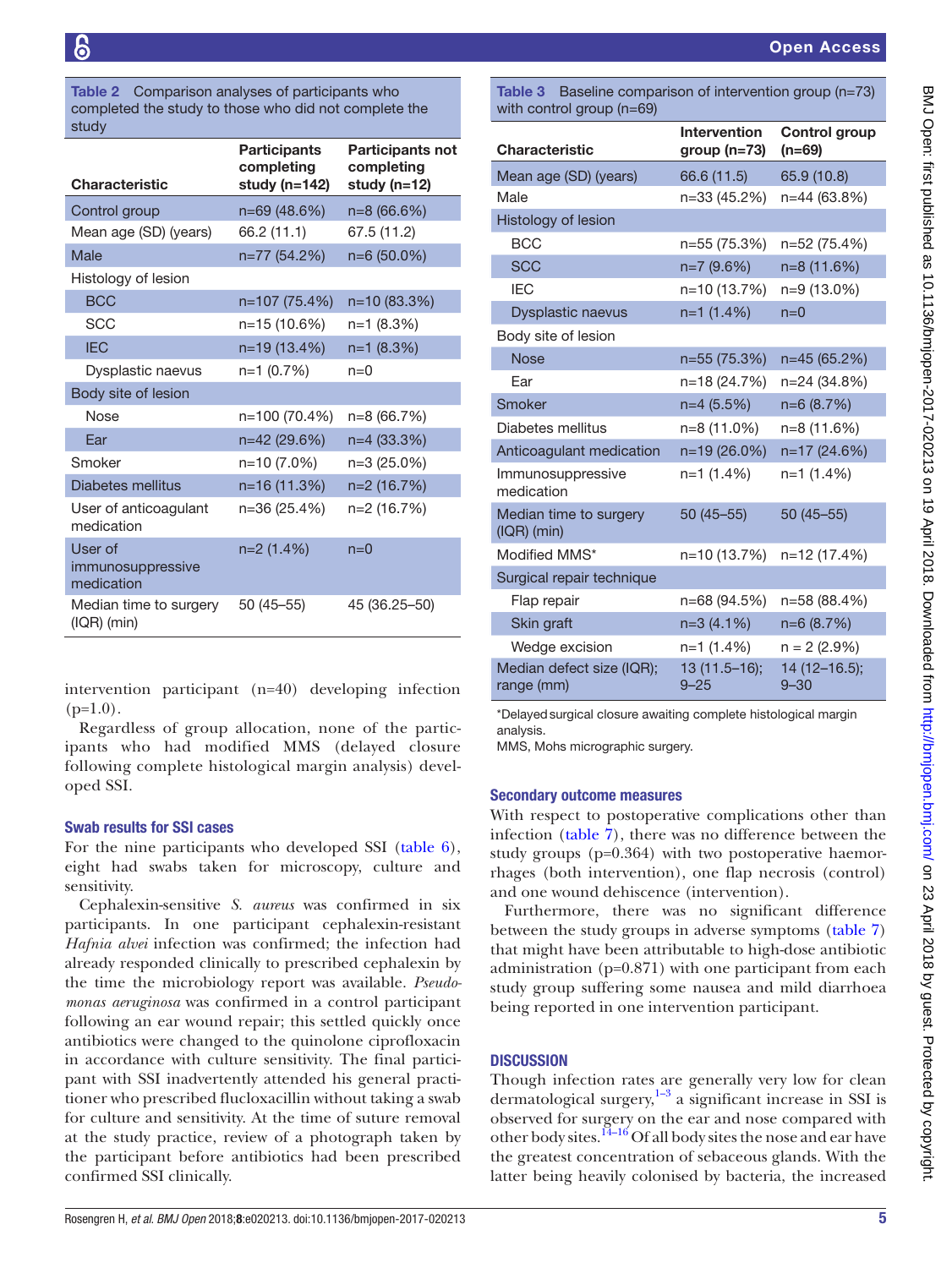NNTB<sup></sup>

BMJ Open: first published as 10.1136/bmjopen-2017-020213 on 19 April 2018. Downloaded from http://bmjopen.bmj.com/ on 23 April 2018 by guest. Protected by copyright BMJ Open: first published as 10.1136/bmjopen-2017-020213 on 19 April 2018. Downloaded from mp.//bmjopen.bmj.com/ on 23 April 2018 by guest. Protected by copyright.

<span id="page-5-0"></span>

| SSI analysis of available cases, stratified by sex<br>Table 4                                                                                                                                                                                                                                                                                                         |                                        |                  |             |                            |                |                      |                                                                                                                                                                          |
|-----------------------------------------------------------------------------------------------------------------------------------------------------------------------------------------------------------------------------------------------------------------------------------------------------------------------------------------------------------------------|----------------------------------------|------------------|-------------|----------------------------|----------------|----------------------|--------------------------------------------------------------------------------------------------------------------------------------------------------------------------|
|                                                                                                                                                                                                                                                                                                                                                                       | <b>Antibiotic</b><br>Prophylaxis group | <b>Control</b>   | P values    | Absolute risk<br>reduction | 95% CI         | <b>Relative risk</b> | reduction $(\% )$ NNTB $(95\%$ CI)                                                                                                                                       |
| Analysis of available cases                                                                                                                                                                                                                                                                                                                                           |                                        |                  |             |                            |                |                      |                                                                                                                                                                          |
|                                                                                                                                                                                                                                                                                                                                                                       | $n = 73$                               | $n = 69$         |             |                            |                |                      |                                                                                                                                                                          |
| No of SSI                                                                                                                                                                                                                                                                                                                                                             | $n=1$                                  | $n=8$            |             |                            |                |                      |                                                                                                                                                                          |
| Incidence rate of SSI                                                                                                                                                                                                                                                                                                                                                 | 1.4%                                   | 11.6%            | $P=0.015*$  | 10.2%                      | 2.2 to 18.2    | 87.9                 | $9.8$ (5.5 to 45.5)                                                                                                                                                      |
| Analysis of available cases stratified by sex                                                                                                                                                                                                                                                                                                                         |                                        |                  |             |                            |                |                      |                                                                                                                                                                          |
| Male                                                                                                                                                                                                                                                                                                                                                                  | $n = 33$                               | $n = 44$         |             |                            |                |                      |                                                                                                                                                                          |
| Incidence rate of SSI                                                                                                                                                                                                                                                                                                                                                 | 0%<br>$(n=0)$                          | 15.9%<br>$(n=7)$ | $P=0.018*$  | 15.9%                      | 5.2 to 26.6    | 100                  | 6.3 (3.8 to 19.2)                                                                                                                                                        |
| Female                                                                                                                                                                                                                                                                                                                                                                | $n = 40$                               | $n = 25$         |             |                            |                |                      |                                                                                                                                                                          |
| Incidence rate of SSI                                                                                                                                                                                                                                                                                                                                                 | 2.5%<br>$(n=1)$                        | 4.0%<br>$(n=1)$  | $P = 1.0^*$ | 1.5%                       | $-7.6$ to 10.6 | 37.5                 | 66.7 (NNTH 13.2)<br>to infinity to NNT<br>9.4)                                                                                                                           |
| *P values are results of Fisher's exact test.<br>NNTB, number needed to treat for benefit; NNTH, number needed to treat for harm; SSI, surgical site infection.<br>risk of SSI on the nose and ear may be explained. Further-<br>more, with the nares being a principal source of <i>S. aureus</i> ,<br>it is postulated that its proximity puts nasal skin incisions |                                        |                  |             |                            |                |                      | undergoing full thickness graft reconstruction surger<br>on the nose, Kuijpers et al found the graft survival was<br>better for those randomised to antibiotic prophylax |

at higher risk of infection still. Complex wound closures have consistently been linked with greater risk of SSI than simple closures.<sup>14 16–19</sup> In a large prospective study involving 3491 surgical dermatological procedures, Rogues *et al* observed that the difference in infection rates following flap and graft closure  $(14.7\%)$  rather than simple closure  $(1.7\%)$  was even more marked when clean rather than sterile gloves were worn.<sup>19</sup> For complex dermatological closures also involving the nose and ear, Sylaidis *et al* found a much higher infection rate (6 of 27) than they did for complex skin closures elsewhere on the face  $(3 \text{ of } 43).$ <sup>[14](#page-7-9)</sup>

The evidence to support or refute the use of oral antibiotic prophylaxis for dermatological surgery at higher risk of SSI is scant.<sup>3 20 21</sup> Though overt infection was seen in none of 30 randomised controlled trial (RCT) patients

undergoing full thickness graft reconstruction surgery on the nose, Kuijpers *et al* found the graft survival was better for those randomised to antibiotic prophylaxis (azithromycin for 3 days).<sup>[22](#page-7-12)</sup> Subanalysis of 60 reconstructive dermatological flap procedures in an RCT confirmed that antibiotic prophylaxis resulted in significantly fewer SSIs[.23](#page-7-13) In a small non-randomised observational study involving 18 patients having facial graft surgery for Non Melanotic Skin Cancer (NMSC), Saleh *et al* observed that antibiotic prophylaxis resulted in significantly less infection, graft loss and graft necrosis.<sup>24</sup> Conversely, in an RCT involving 82 patients undergoing secondary intention healing following auricular Mohs surgery, Mailler-Savage *et al* found no difference in wound healing or SSI with antibiotic prophylaxis (levofloxacin).[25](#page-7-15)

In our RCT for patients having complex cutaneous repair on the nose and ear, a significant reduction in SSI was found following antibiotic prophylaxis. Although our baseline infection rate was lower than anticipated (11.6%

<span id="page-5-1"></span>

| Table 5 SSI analysis by 'ITT' assuming (1) all and (2) none of the participants violating protocol or lost to follow-up would<br>have developed SSI |                                         |                  |                 |                            |             |                                          |                      |
|-----------------------------------------------------------------------------------------------------------------------------------------------------|-----------------------------------------|------------------|-----------------|----------------------------|-------------|------------------------------------------|----------------------|
|                                                                                                                                                     | <b>Antibiotic</b><br><b>Prophylaxis</b> | Control<br>group | <b>P</b> values | Absolute risk<br>reduction | 95% CI      | <b>Relative risk</b><br>reduction $(\%)$ | <b>NNTB (95% CI)</b> |
| Analysis by ITT: assuming all the participants violating protocol or lost to follow-up would have developed SSI                                     |                                         |                  |                 |                            |             |                                          |                      |
|                                                                                                                                                     | $n=77$                                  | $n=77$           |                 |                            |             |                                          |                      |
| No of SSI                                                                                                                                           | $n=1$                                   | $n=8$            |                 |                            |             |                                          |                      |
| Incidence rate of SSI                                                                                                                               | 1.3%                                    | 10.4%            | $P=0.034*$      | $9.1\%$                    | 1.8 to 16.4 | 87.5                                     | 11.0 (6.1 to<br>55.6 |
| Analysis by ITT: assuming none of the participants violating protocol or lost to follow-up would have developed SSI                                 |                                         |                  |                 |                            |             |                                          |                      |
|                                                                                                                                                     | $n=77$                                  | $n=77$           |                 |                            |             |                                          |                      |
| No of SSI                                                                                                                                           | $n=5$                                   | $n = 16$         |                 |                            |             |                                          |                      |
| Incidence rate of SSI                                                                                                                               | 6.5%                                    | 20.8%            | $P=0.017*$      | 14.3%                      | 3.7 to 24.9 | 68.8                                     | 7.0 (4.0 to 27.0)    |

\*P values are results of Fisher's exact test.

ITT, intention-to-treat; NNTB, number needed to treat for benefit; NNTH, number needed to treat for harm; SSI, surgical site infection.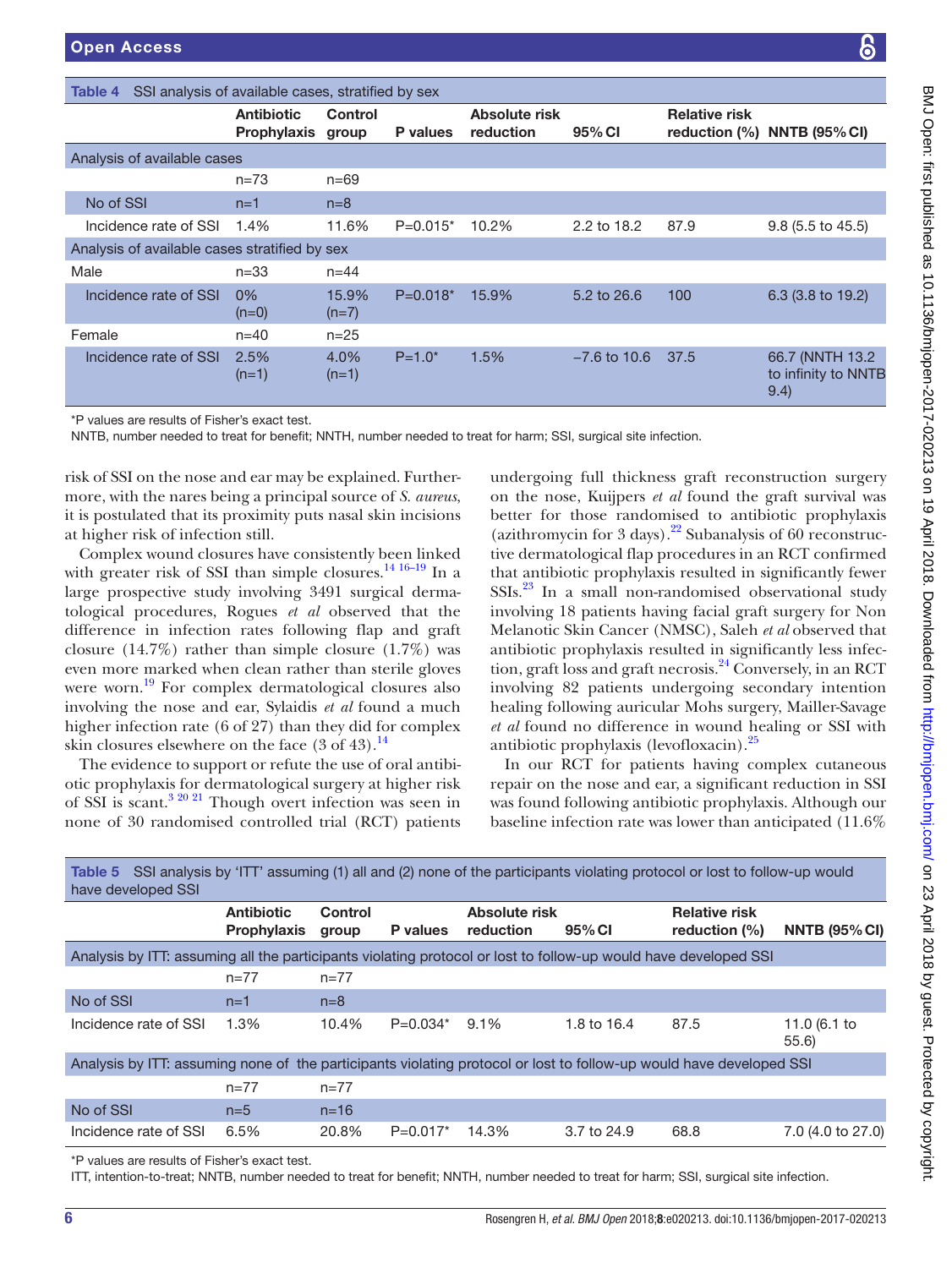<span id="page-6-0"></span>

| Details of participants that developed SSI<br>Table 6 |                     |                  |                                |                           |                               |                                          |                                     |
|-------------------------------------------------------|---------------------|------------------|--------------------------------|---------------------------|-------------------------------|------------------------------------------|-------------------------------------|
| Gender                                                | Study group         | <b>Body site</b> | <b>Modified</b><br><b>MMS*</b> | <b>Surgical</b><br>repair | <b>Other</b><br>complications | <b>Organism isolated</b><br>on swab MC&S | <b>Sensitivity to</b><br>cephalexin |
| Male                                                  | Control             | Ear              | <b>No</b>                      | Graft                     | <b>Nil</b>                    | Staphylococcus<br>aureus                 | <b>Yes</b>                          |
| Male                                                  | Control             | Ear              | <b>No</b>                      | Graft                     | Nil                           | S. aureus                                | <b>Yes</b>                          |
| Male                                                  | Control             | <b>Nose</b>      | <b>No</b>                      | Flap                      | <b>Nil</b>                    | Hafnia alvei                             | <b>No</b>                           |
| Male                                                  | Control             | Ear              | No.                            | Flap                      | Nil                           | S. aureus                                | Yes                                 |
| Male                                                  | Control             | Ear              | <b>No</b>                      | Flap                      | <b>Nil</b>                    | S. aureus                                | <b>Yes</b>                          |
| Male                                                  | Control             | Nose             | No.                            | Flap                      | Nil                           | S. aureus                                | Yes                                 |
| Male                                                  | Control             | <b>Nose</b>      | <b>No</b>                      | Flap                      | <b>Nil</b>                    | GP without swab                          | <b>Unknown</b>                      |
| Female                                                | Control             | Nose             | No                             | Flap                      | Nil                           | S. aureus                                | Yes                                 |
| Female                                                | <b>Intervention</b> | Ear              | <b>No</b>                      | Flap                      | <b>Nil</b>                    | Pseudomonas<br>aeruginosa                | No                                  |

\*Delayedsurgical closure awaiting complete histological margin analysis.

GP, general practitioner; MC&S, Microscopy, Culture and Sensitivity; MMS, Mohs micrographic surgery; SSI, surgical site infection.

rather than 20%), the study was still adequately powered to assess the effect of antibiotic prophylaxis as the intervention group had more than the fivefold reduction in infection rate (to 1.4%) that had been anticipated for the purpose of sample size calculation.

Our main analysis is presented as an available case analysis. The Cochrane definition of ITT is the analysis of all randomised participants even if they have violated the protocol or been lost to follow-up. We, therefore, imputed data for the 12 participants for whom we had been unable to collect outcome data [\(table](#page-5-1) 5). Our results remained significant regardless of whether those violating protocol and lost to follow-up had all developed SSI or all remained free of infection.

As sex was identified as a confounder, the analysis was stratified by sex. The benefit of antibiotic prophylaxis was

<span id="page-6-1"></span>

| <b>Table 7</b> Comparison of study groups with respect to<br>postoperative complications and adverse events |                                            |                            |            |  |  |  |
|-------------------------------------------------------------------------------------------------------------|--------------------------------------------|----------------------------|------------|--|--|--|
| Outcome<br>characteristic                                                                                   | <b>Antibiotic</b><br>prophylaxis<br>(n=73) | Control<br>group<br>(n=69) | P values   |  |  |  |
| Complications                                                                                               |                                            |                            | $P=0.364*$ |  |  |  |
| None                                                                                                        | n=70 (95.9%)                               | n=68<br>(98.6%)            |            |  |  |  |
| <b>Bleeding</b><br>postoperatively                                                                          | $n=2(2.7%)$                                | $n=0$                      |            |  |  |  |
| Flap necrosis                                                                                               | $n=0$                                      | n=1 (1.4%)                 |            |  |  |  |
| Wound<br>dehiscence                                                                                         | $n=1(1.4\%)$                               | $n=0$                      |            |  |  |  |
| Adverse events                                                                                              |                                            |                            | $P=0.871*$ |  |  |  |
| None                                                                                                        | n=71 (97.3%)                               | $n = 68$<br>(98.6%)        |            |  |  |  |
| Nausea                                                                                                      | n=1 (1.4%)                                 | $n=1$ (1.4%)               |            |  |  |  |
| Diarrhoea                                                                                                   | n=1 (1.4%)                                 | $n=0$                      |            |  |  |  |

\*P values are results of Fisher's exact test.

Rosengren H, *et al*. *BMJ Open* 2018;8:e020213. doi:10.1136/bmjopen-2017-020213 7

clear in men. Just one of the 25 female controls developed SSI. The authors consider this too low an infection risk to justify routine antibiotic prophylaxis. Furthermore, no reduction in SSI was observed in the 40 women given antibiotic prophylaxis. It needs to be acknowledged, however, that due to the low baseline infection rate in women, the study was underpowered to draw conclusions regarding the effect of antibiotic prophylaxis in this subgroup.

Rogues *et al* also found that gender was an independent risk factor for SSI following complex reconstructive skin surgery with 6.3% of men and 1.1% of women developing infection.<sup>19</sup> Men are known to have higher sebum production and thicker skin than women particularly following menopause.<sup>26</sup> The higher concentration of pilosebaceous units on the thicker glabrous skin of the ear and nose in men may mean an increased bacterial skin commensal load at these sites explaining the marked gender difference in SSI found in our study.

With no difference between the study groups in adverse symptoms that might have been attributable to the administration of a single high-antibiotic dose, our study confirms that 2g oral cephalexin is well tolerated. Other studies have confirmed that higher-dose short-term antibiotics have no increased side effects compared with lower dose longer-term antibiotic courses.<sup>[27](#page-7-17)</sup>

Though higher infection rates have been observed following MMS on the nose than other body sites, $16$  studies confirm that SSI is generally low following MMS.<sup>[2 28 29](#page-7-3)</sup> The modified MMS we used, leaving wounds open under a dressing for up to 48-hour awaiting histology, was not associated with any increase in SSI compared with wounds closed immediately following excision.

## **CONCLUSION**

With indiscriminate use of antibiotics causing the emergence of ever more antibiotic-resistant pathogens, antibiotics should always be prescribed with caution.